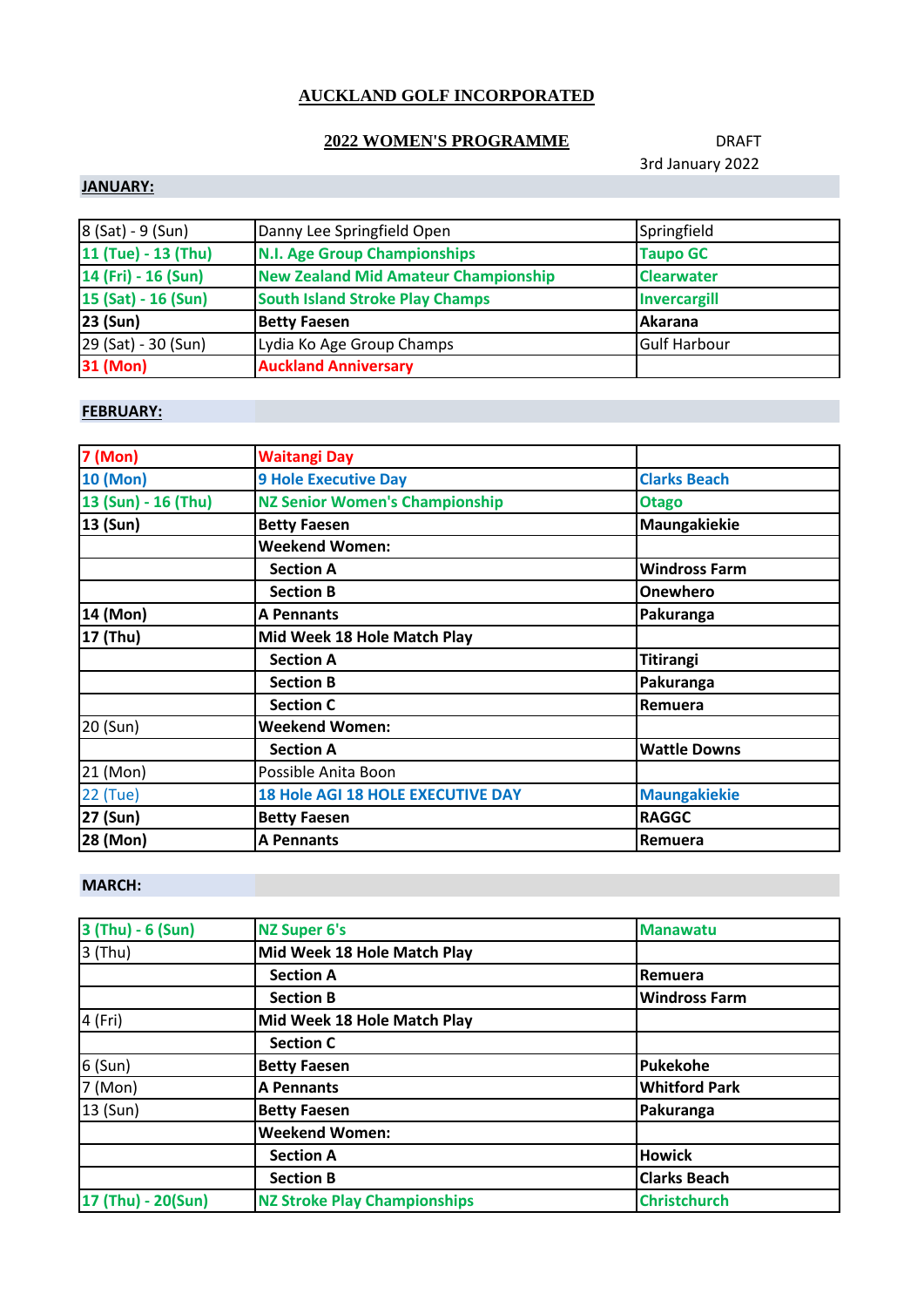| <b>21 (Mon)</b>     | <b>9 HOLE DISTRICT TOURNAMENT</b> | <b>Wattle Downs</b>    |
|---------------------|-----------------------------------|------------------------|
| 23 (Wed) - 25 (Fri) | <b>NZ Autumn Foursomes</b>        | <b>Fairview, BOP</b>   |
| 24 (Thu)            | Mid Week 18 Hole Match Play       |                        |
|                     | <b>Section A</b>                  | Maungakiekie           |
|                     | <b>Section B</b>                  | <b>Onewhero</b>        |
| 27 (Sun)            | <b>Betty Faesen</b>               | <b>Whitford Park</b>   |
|                     | <b>Weekend Women:</b>             |                        |
|                     | <b>Section A</b>                  | <b>Remuera</b>         |
|                     | <b>Section B</b>                  | <b>Titirangi</b>       |
| 28 (Mon)            | <b>A Pennants</b>                 | Pukekohe               |
| 31 (Thu) - 3 April  | NZ Men's Open                     | <b>Hills/Millbrook</b> |

#### **APRIL:**

| 1 (Fri) - 3 (Sun)   | <b>NEW ZEALAND WOMEN'S MASTERS</b>              | <b>Alexandra</b>     |
|---------------------|-------------------------------------------------|----------------------|
| 3 (Sun)             | <b>Weekend Women:</b>                           |                      |
|                     | <b>Section A</b>                                | <b>Akarana</b>       |
| 4 (Mon)             | <b>A Pennants</b>                               | <b>RAGGC</b>         |
| 7 Thu)              | Mid Week 18 Hole Match Play                     |                      |
|                     | <b>Section B</b>                                | <b>Pukekohe</b>      |
|                     | <b>Section C</b>                                | Titirangi            |
| 7 (Thu) - 10 (Sun)  | <b>PGA Tournament</b>                           | <b>TBA</b>           |
| 10 (Sun)            | <b>Betty Faesen</b>                             | <b>Howick</b>        |
| 11 (Mon)            | <b>A Pennants</b>                               | Akarana              |
| 15 (Fri) - 18 (Mon) | <b>EASTER</b>                                   |                      |
| 18 (Mon) - 20 (Wed) | <b>Girls Development Quadrangular (All TBC)</b> |                      |
| 21 (Thu) - 24 (Sun) | <b>Muriwai Open</b>                             | <b>Muriwai</b>       |
| 24 (Sun)            | <b>Weekend Women:</b>                           |                      |
|                     | <b>Section A</b>                                | <b>Pukekohe</b>      |
|                     | <b>Section B</b>                                | <b>Whitford Park</b> |
| 25 (Mon)            | <b>ANZAC DAY</b>                                |                      |
| 27 (Wed) - 29 (Fri) | S.I. Age Group Champs (All TBC)                 |                      |
| 28th (Thu)          | PIMMS Cup                                       | Akarana              |
| 30 (Sat) - 1 (May)  | <b>Auckland Stroke Play Championship</b>        | <b>Windross Farm</b> |

## **MAY:**

| 30 (Sat) - 1 (May) | <b>Auckland Stroke Play Championship</b> | <b>Windross Farm</b> |
|--------------------|------------------------------------------|----------------------|
| $5$ (Thu)          | Mid Week 18 Hole Match Play              |                      |
|                    | <b>Section A</b>                         | <b>RAGGC</b>         |
|                    | <b>Section B</b>                         | <b>Remuera</b>       |
|                    | <b>Section C</b>                         | <b>Whitford Park</b> |
| 7 (Sat) - 8 (Sun)  | <b>NZ Speed Golf</b>                     | <b>Fitzroy</b>       |
| 8 (Sun)            | <b>Betty Faesen</b>                      | Titirangi            |
| 9 (Mon)            | <b>A Pennants</b>                        | <b>RAGGC</b>         |
| 12 (Thu)           | Mid Week 18 Hole Match Play              |                      |
|                    | <b>Section A &amp; Section B</b>         | <b>Akarana</b>       |
| 15 (Sun)           | <b>Weekend Women:</b>                    |                      |
|                    | <b>Section A</b>                         | Pakuranga            |
|                    | <b>Section B</b>                         | Maungakiekie         |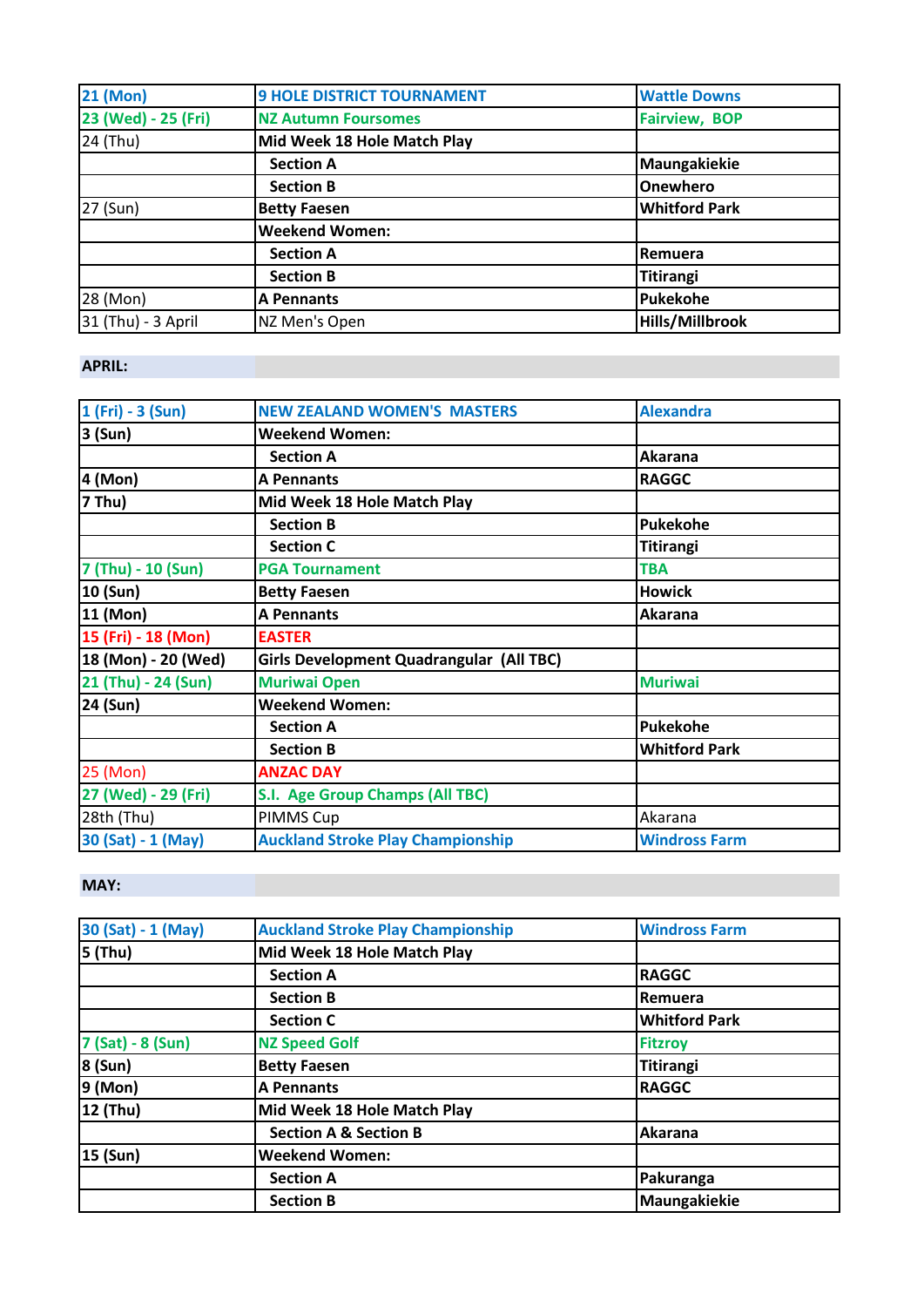| <b>16 (Mon)</b>      | NATIONAL TEAM CHAMPIONSHIP               | <b>Titirangi</b> |
|----------------------|------------------------------------------|------------------|
| [19(Thu) or 20 (Fri) | Mid Week 18 Hole Match Play - Play-Off   |                  |
| 22 (Sun)             | Betty Faesen                             | <b>I</b> Remuera |
| <b>23 (Mon)</b>      | <b>Secondary Schools Stroke Play RD1</b> | <b>Formosa</b>   |
| 29 (Sun)             | <b>Weekend Women's play-off</b>          | ITBC             |

### **JUNE:**

| $4 (Sat) - 6 (Mon)$ | <b>Queen's Birthday Weekend</b>          |                 |
|---------------------|------------------------------------------|-----------------|
| <b>13 (Mon)</b>     | <b>Secondary Schools Stroke Play RD2</b> | IN.H. to advise |
| 24 (Fri)            | <b>Matariki Holidav</b>                  |                 |

## **JULY:**

| 12 (Tue) - 15 (Fri)TBC  | Junior Development teams v Taranaki | Fitzroy/N.P. |
|-------------------------|-------------------------------------|--------------|
| 16 (Sat) - 17 (Sun) TBC | Cambridge Masters                   |              |
| 18 (Mon) - 19(Tue)TBC   | Waikato Age Group                   |              |
| 22 (Fri) - 24 (Sun) TBC | <b>Waikato Stroke Play</b>          | Tieke GC     |

## **AUGUST:**

| <b>7 (Sun)</b>         | <b>Auckland v North Harbour</b> | <b>Windross Farm</b> |
|------------------------|---------------------------------|----------------------|
| 12 (Fri) - 14 (Sun)    | <b>Auckland v Wellington</b>    | <b>Taupo</b>         |
| 31 (Wed) - 2 (Fri) TBC | NZ Age Group Championships      |                      |

#### **SEPTEMBER:**

| 31 (Wed) - 2 (Fri) TBC  | <b>NZ Age Group Championships</b>        |                     |
|-------------------------|------------------------------------------|---------------------|
| 4 (Sun)                 | Father's Day                             |                     |
| 9 (Fri) - 10 (Sat) TBC  | Cambridge Classic                        |                     |
| 16 (Fri) - 18 (Sun) TBC | <b>N.I. Stroke Play</b>                  |                     |
| 22 (Thu) - 25 (Sun)     | <b>Mount Open</b>                        | <b>Mt Maunganui</b> |
| <b>25 (Sun)</b>         | <b>Daylight Saving begins</b>            |                     |
| 29 (Thu) - 2 (Sun) Oc t | <b>Taranaki Open</b>                     | New Plymouth        |
| 30 (Fri) - 2 (Sun) Oct  | <b>Auckland Match Play Championships</b> | <b>Pukekohe</b>     |

## **OCTOBER:**

| 3 (Mon) - 7 (Fri)   | <b>Girls Interprovincials</b> | <b>Rotorua</b>  |
|---------------------|-------------------------------|-----------------|
| 13 (Thu) - 16 (Sun) | <b>Pegasus Open</b>           | <b>Pegasus</b>  |
| 20 (Thu) - 23 (Sun) | <b>Carrus Open</b>            | <b>Tauranga</b> |
| 24 (Mon)            | <b>Labour Day</b>             |                 |

## **NOVEMBER:**

| 8 (Tue) - 13 (Sun)  | NZ Amateur Championship TBC                    | <b>TBC</b>           |
|---------------------|------------------------------------------------|----------------------|
| 14 (Mon)            | <b>Champion of Champions/ Gross Stableford</b> |                      |
|                     | <b>Rosebowl</b>                                | <b>Whitford Park</b> |
| <b>21 (Mon)</b>     | <b>Auckland Women's Masters Championship</b>   | <b>Titirangi</b>     |
| 21 (Mon) - 24 (Thu) | NZ Women's Senior Foursomes                    | <b>Mercury Bay</b>   |